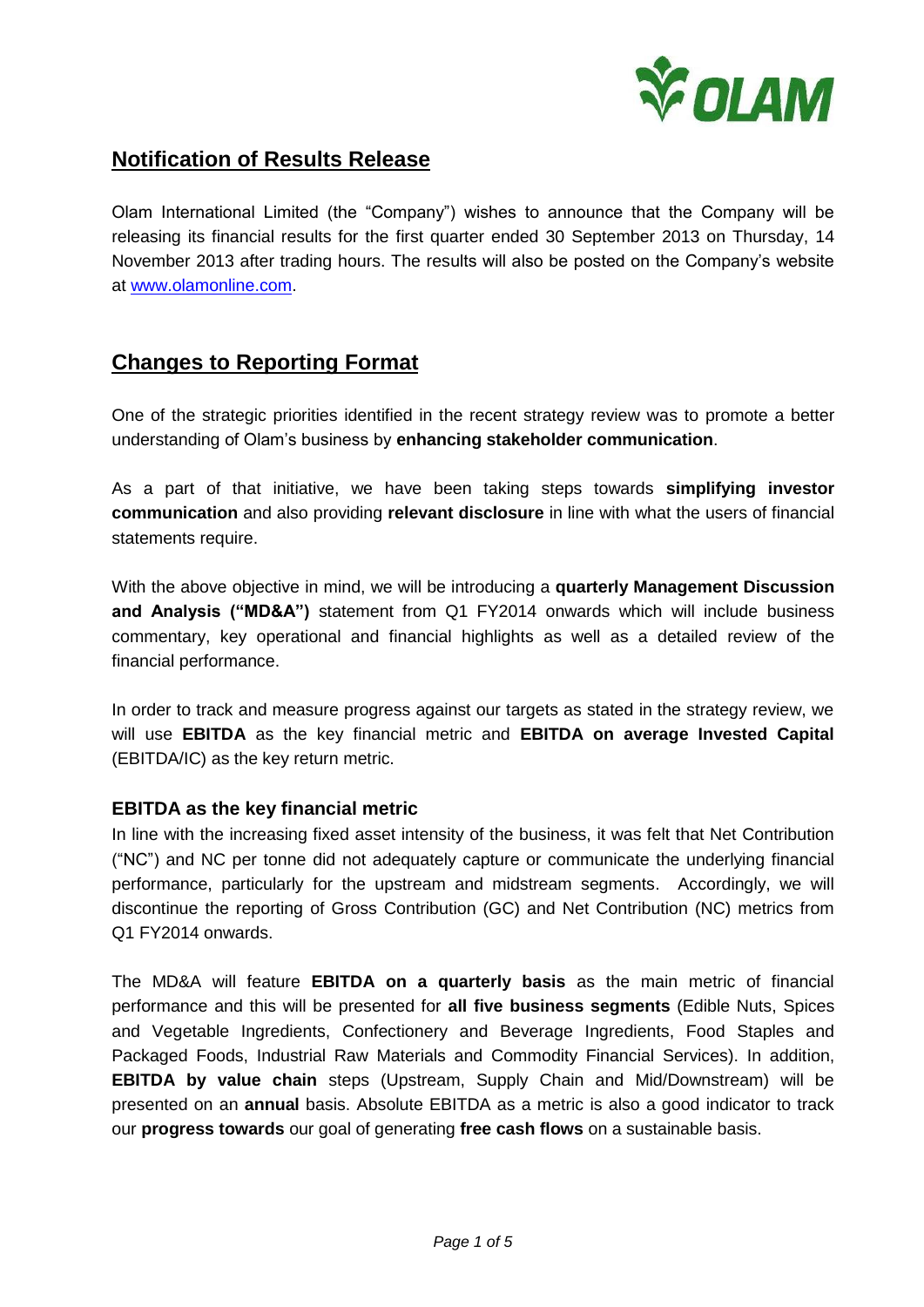

## **EBITDA to Average Invested Capital ("IC") as the key return metric**

In order to provide a better visibility and link between the growth in earnings (as reflected by the growth in EBITDA), and the capital invested in each segment and value chain, we have already announced the use of EBITDA to IC as the key return metric. The IC captures both the fixed and working capital directly attributed to the business segments / value chain and hence is a close proxy for Return on Invested Capital (ROIC).

The MD&A will henceforth provide the **IC on a quarterly basis** for **all five business segments**. In addition, **IC by value chain steps** (Upstream, Supply Chain and Mid/Downstream) will be presented on an **annual basis**.

Given the impact of seasonality on our business, as well as the fact that the working capital component of IC can vary significantly across quarters, we believe that tracking **EBITDA to IC %** on a quarterly basis might not provide a meaningful analysis. Hence, the EBITDA/IC might be of better value if analysed on **an annual basis for both business segments and value chain steps**.

In order to facilitate the transition from NC to EBITDA, we are providing **historical EBITDAs, IC and EBITDA/IC** for the **last four financial years** from FY2010 to FY2013 as well as **EBITDA and IC by business segment for the four quarters of FY 2013**. This information is included in this note and an electronic version of the same can be downloaded from our website [www.olamonline.com](http://www.olamonline.com/)

. . . .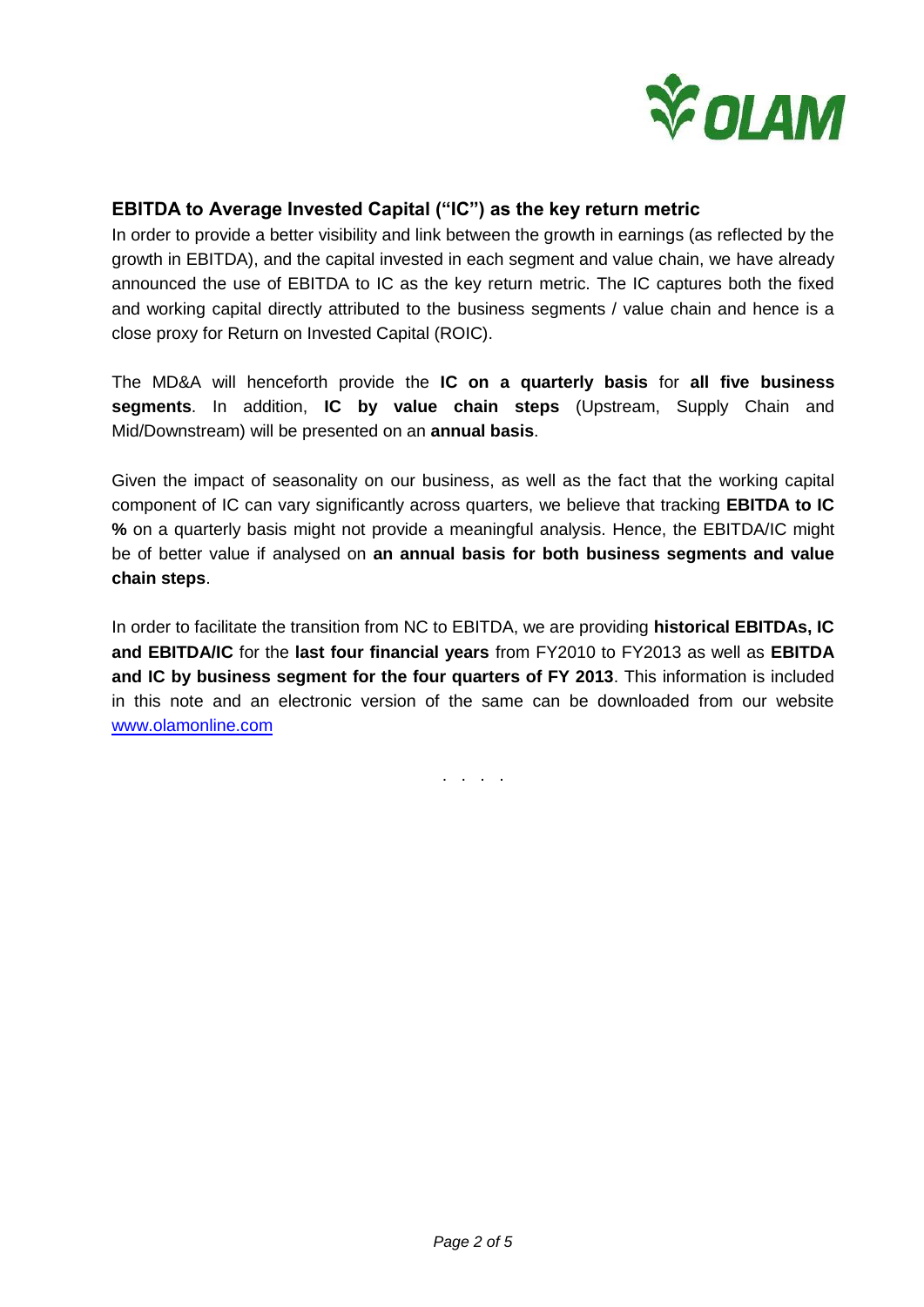

### **Historical information by Business Segment (1/2)**

|                                                      |                |                |           |                |            |           |           | MT / S\$ '000 |
|------------------------------------------------------|----------------|----------------|-----------|----------------|------------|-----------|-----------|---------------|
| <b>Edible Nuts, Spices and Vegetable Ingredients</b> | <b>Q1 FY13</b> | <b>Q2 FY13</b> | Q3 FY13   | <b>Q4 FY13</b> | FY 2013    | FY 2012   | FY 2011   | FY 2010       |
| Volume (MT)                                          | 419,915        | 300,901        | 363,418   | 556,901        | 1,641,135  | 1,570,197 | 1,274,241 | 1,107,875     |
| Revenue                                              | 585,424        | 760,199        | 704,999   | 1,154,505      | 3,205,127  | 2,562,755 | 2,183,158 | 1,489,434     |
| <b>EBITDA</b>                                        | 79,349         | 58,875         | 66,261    | 104,908        | 309,392    | 265,470   | 189,874   | 138,574       |
| <b>Fixed Capital</b>                                 | 1,594,084      | 1,657,389      | 1,789,690 | 1,732,172      | 1,732,172  | 1,588,094 | 1,309,317 | 885,312       |
| <b>Working Capital</b>                               | 1,379,937      | 1,391,826      | 1,552,059 | 1,643,625      | 1,643,625  | 1,221,364 | 1,120,252 | 785,907       |
| <b>Invested Capital</b>                              | 2,974,021      | 3,049,216      | 3,341,749 | 3,375,798      | 3,375,798  | 2,809,458 | 2,429,569 | 1,671,219     |
|                                                      |                |                |           |                |            |           |           |               |
| <b>Confectionery and Beverage Ingredients</b>        | <b>Q1 FY13</b> | <b>Q2 FY13</b> | Q3 FY13   | <b>Q4 FY13</b> | FY 2013    | FY 2012   | FY 2011   | FY 2010       |
| Volume (MT)                                          | 309,776        | 391,563        | 489,424   | 421,655        | 1,612,418  | 1,608,560 | 1,483,994 | 1,287,957     |
| Revenue                                              | 1,262,025      | 1,079,702      | 1,342,031 | 1,589,481      | 5,273,239  | 5,902,203 | 6,361,459 | 4,080,307     |
| <b>EBITDA</b>                                        | 46,427         | 88,449         | 70,771    | 53,714         | 259,362    | 288,704   | 215,475   | 141,771       |
| <b>Fixed Capital</b>                                 | 285,917        | 298,507        | 374,782   | 470,542        | 470,542    | 286,136   | 179,165   | 130,343       |
| <b>Working Capital</b>                               | 1,320,163      | 1,615,392      | 1,704,067 | 1,670,550      | 1,670,550  | 1,431,502 | 1,604,600 | 1,505,056     |
| <b>Invested Capital</b>                              | 1,606,080      | 1,913,899      | 2,078,849 | 2,141,092      | 2,141,092  | 1,717,638 | 1,783,765 | 1,635,399     |
|                                                      |                |                |           |                |            |           |           |               |
| <b>Food Staples and Packaged Foods</b>               | Q1 FY13        | <b>Q2 FY13</b> | Q3 FY13   | Q4 FY13        | FY 2013    | FY 2012   | FY 2011   | FY 2010       |
| Volume (MT)                                          | 2,597,317      | 2,868,506      | 2,628,739 | 2,659,043      | 10,753,605 | 5,844,984 | 4,101,979 | 3,207,224     |
| Revenue                                              | 1,914,763      | 1,773,074      | 1,687,085 | 2,345,990      | 7,720,912  | 4,586,435 | 3,466,623 | 2,589,545     |
| <b>EBITDA</b>                                        | 82,299         | 138,366        | 166,154   | 28,457         | 415,276    | 278,412   | 201,585   | 143,727       |
| <b>Fixed Capital</b>                                 | 1,920,547      | 2,020,346      | 2,170,206 | 2,417,034      | 2,417,034  | 1,863,839 | 982,596   | 692,361       |
| <b>Working Capital</b>                               | 1,557,739      | 1,670,906      | 1,401,027 | 890,973        | 890,973    | 1,221,900 | 741,902   | 283,969       |
| <b>Invested Capital</b>                              | 3,478,286      | 3,691,252      | 3,571,233 | 3,308,007      | 3,308,007  | 3,085,739 | 1,724,498 | 976,330       |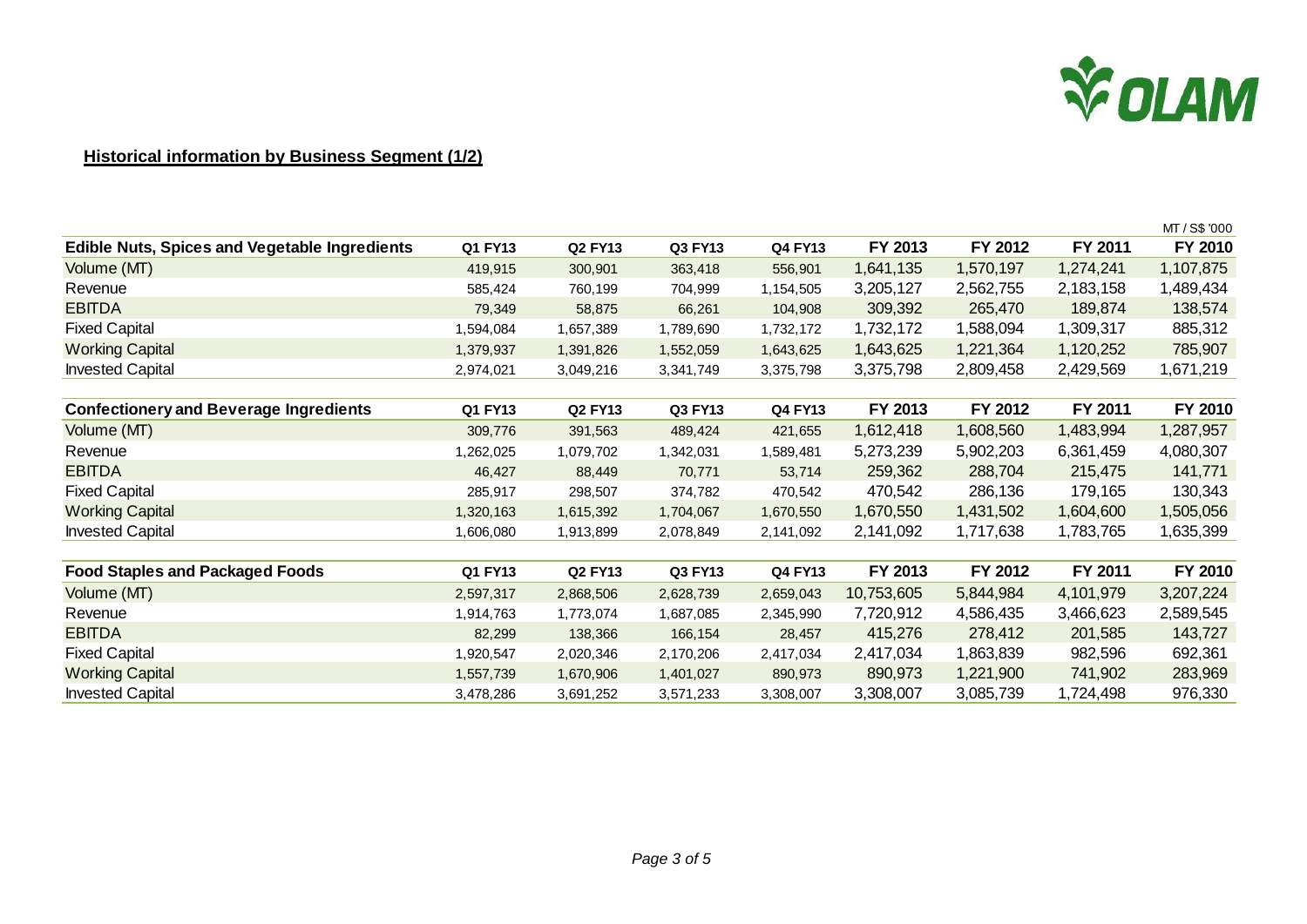

#### **Historical information by Business Segment (2/2)**

|                                            |           |                |            |                |            |            |            | MT / S\$ '000 |
|--------------------------------------------|-----------|----------------|------------|----------------|------------|------------|------------|---------------|
| <b>Industrial Raw Materials</b>            | Q1 FY13   | <b>Q2 FY13</b> | Q3 FY13    | <b>Q4 FY13</b> | FY 2013    | FY 2012    | FY 2011    | FY 2010       |
| Volume (MT)                                | 353,559   | 530,844        | 401,036    | 660,868        | 1,946,307  | 1,650,838  | 1,591,371  | 1,403,422     |
| Revenue                                    | 926,584   | 1,287,047      | 982,795    | 1,404,670      | 4,601,096  | 4,040,810  | 3,790,018  | 2,295,746     |
| <b>EBITDA</b>                              | 12,714    | 46,060         | 40,265     | 108,091        | 207,130    | 157,808    | 263,596    | 165,454       |
| <b>Fixed Capital</b>                       | 617,002   | 686,172        | 698,881    | 726,294        | 726,294    | 597,031    | 456,131    | 355,608       |
| <b>Working Capital</b>                     | 1,261,192 | 1,507,700      | 1,533,257  | 1,376,873      | 1,376,873  | 1,360,449  | 1,372,984  | 764,270       |
| <b>Invested Capital</b>                    | 1,878,194 | 2,193,873      | 2,232,137  | 2,103,167      | 2,103,167  | 1,957,480  | 1,829,115  | 1,119,878     |
|                                            |           |                |            |                |            |            |            |               |
| <b>Commodity Financial Services</b>        | Q1 FY13   | <b>Q2 FY13</b> | Q3 FY13    | <b>Q4 FY13</b> | FY 2013    | FY 2012    | FY 2011    | FY 2010       |
| Volume (MT)                                |           |                |            |                |            |            |            |               |
| Revenue                                    | 350       | 359            | 345        | 369            | 1,423      | 1,548      | 2,129      |               |
| <b>EBITDA</b>                              | 1,937     | (18, 732)      | (3, 187)   | (372)          | (20, 354)  | 279        | 22,226     | 20,622        |
| <b>Fixed Capital</b>                       | 1,061     | 966            | 963        | 1,653          | 1,653      | 357        | 432        |               |
| <b>Working Capital</b>                     | 37,610    | 16,419         | 21,174     | (102)          | (102)      | 44,920     | 1,447      | 65,025        |
| <b>Invested Capital</b>                    | 38,670    | 17,385         | 22,137     | 1,551          | 1,551      | 45,277     | 1,879      | 65,025        |
|                                            |           |                |            |                |            |            |            |               |
| <b>Consolidated (Excluding Fertiliser)</b> | Q1 FY13   | <b>Q2 FY13</b> | Q3 FY13    | <b>Q4 FY13</b> | FY 2013    | FY 2012    | FY 2011    | FY 2010       |
| Volume (MT)                                | 3,680,567 | 4,091,814      | 3,882,617  | 4,298,467      | 15,953,465 | 10,674,579 | 8,451,585  | 7,006,478     |
| Revenue                                    | 4,689,146 | 4,900,381      | 4,717,255  | 6,495,015      | 20,801,797 | 17,093,751 | 15,803,387 | 10,455,032    |
| <b>EBITDA</b>                              | 222,726   | 313,018        | 340,264    | 294,798        | 1,170,806  | 990,674    | 892,756    | 610,148       |
| <b>Fixed Capital</b>                       | 4,418,610 | 4,663,380      | 5,034,520  | 5,347,695      | 5,347,695  | 4,335,458  | 2,927,642  | 2,063,626     |
| <b>Working Capital</b>                     | 5,556,640 | 6,202,244      | 6,211,584  | 5,581,920      | 5,581,920  | 5,280,134  | 4,841,184  | 3,404,225     |
| <b>Invested Capital</b>                    | 9,975,251 | 10,865,624     | 11,246,104 | 10,929,615     | 10,929,615 | 9,615,592  | 7,768,826  | 5,467,851     |
|                                            |           |                |            |                |            |            |            |               |
| <b>Fertiliser Fixed Capital</b>            | 59,900    | 62,792         | 68,285     | 106,034        | 106,034    | 59,900     |            |               |